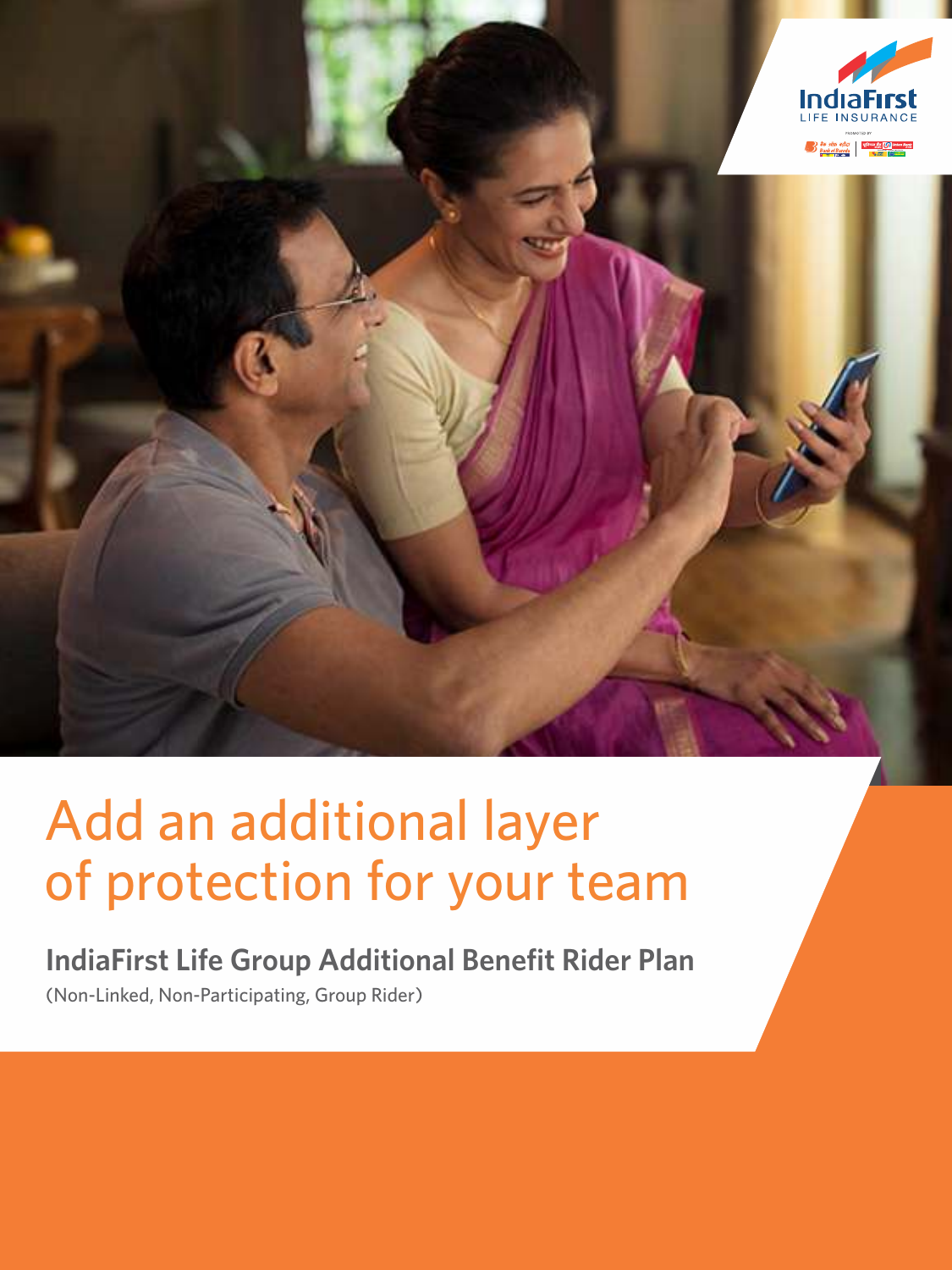# **Before You Start Reading**

## **Important Note**

IndiaFirst Life Group Additional Benefit Rider Plan is referred to as the Policy throughout the brochure.

## **How Will This Brochure Help You?**

This brochure gives you details of how the policy works throughout its lifetime. It's an important document to refer to.

## **To Help Your Understanding**

We've done our best to explain everything as simply as possible; however, you're likely to come across some terms you're unfamiliar with, where possible, we've explained these.

We have used plain language that's easy to understand and believe this brochure is a good place to start when planning your future under this insurance policy.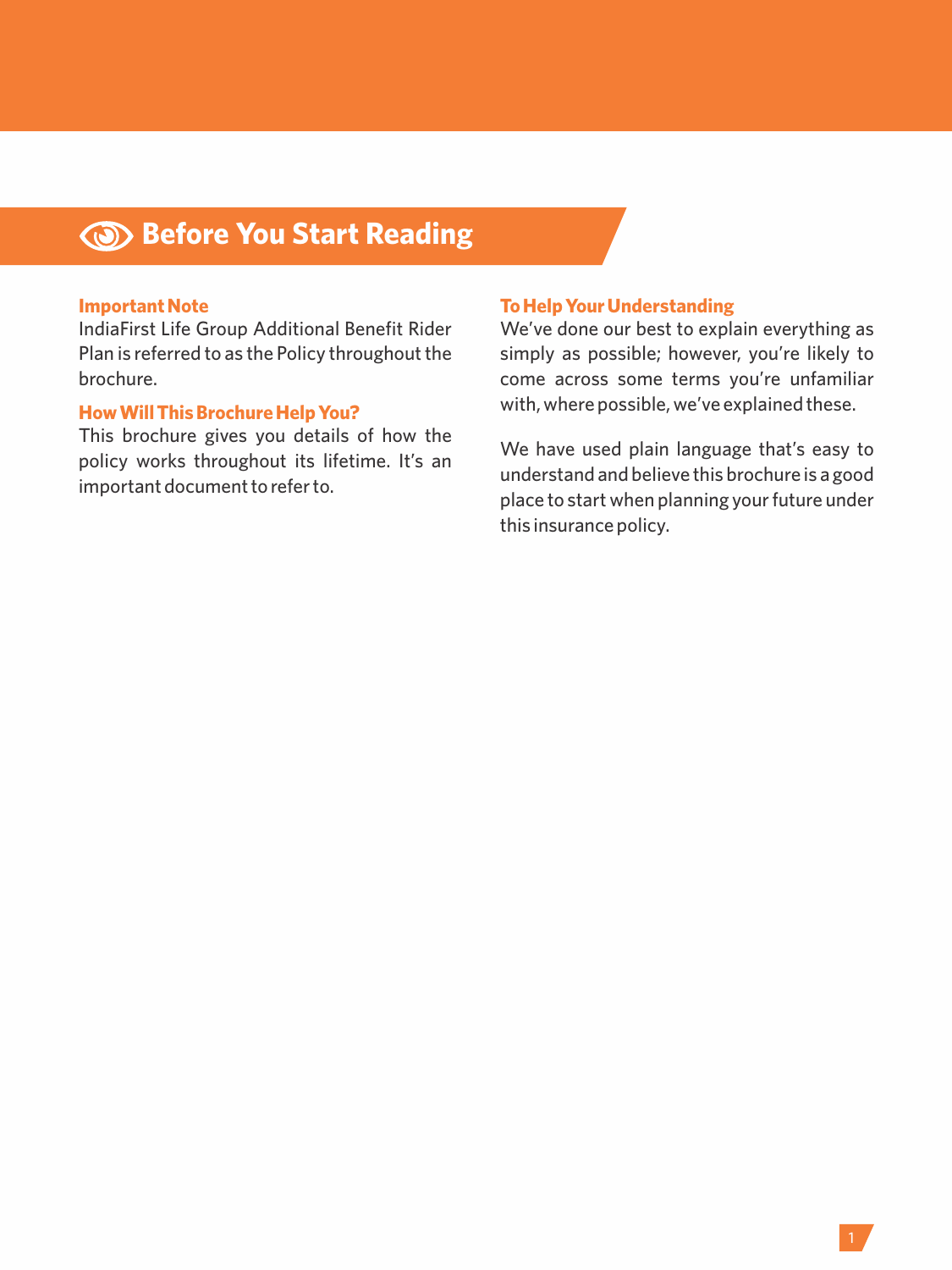# **Introduction**

We live our lives in the pursuit of happiness where our happiness is a derivative of the wellbeing of our group members. Be it our own family or the members of our business family, rewarding them with extensive financial security in an uncertain world, is the best way to appreciate and encourage their invaluable contribution. To ensure that every member of the group remains financially secure even in case of unfortunate absence from work, we need financial protection to counter not just death but also other unfortunate probabilities in insured members' life.

IndiaFirst Life, as a resounding testament to its commitment to provide economical insurance coverage for unfortunate events like death , presents to you, IndiaFirst Life Group Additional Benefit Rider Plan.

## **Key Features**

- Flexibility to choose from 2 benefit options
- Enhance risk coverage at an affordable price
- Financial protection of the Member/ Member and Spouse against death basis the option chosen
- $\blacksquare$  Tax\* benefit may be available on the premiums paid and benefits received as per prevailing tax\* laws.

# **1. What is the IndiaFirst Life Group Additional Benefit Rider Plan?**

IndiaFirst Life Group Additional Benefit Rider Plan is a non-linked, non-participating, group rider which may be attached to one-year renewable group and other long term group products, designed to enhance financial security for your members in case of an unfortunate event.

# **2. What is the rider term and the premium payment term in the policy?**

The rider term as well as the premium payment term will be same as that of the base plan. The rider will not be offered if the term of the rider exceeds outstanding term under the base policy.

# **3. What are the premiums and premium paying modes available in the policy?**

Premium paying mode depends upon the option selected in the base plan.

Minimum premium would be as per the minimum rider sum insured.

The maximum total Rider Premium (which is inclusive of rider extra premium) shall, in no case, exceed

• 30% of premiums (including extra premium, if any) payable under the base policy

# **4. What is the eligibility criteria in the policy?**

**Minimum Entry Age:** 18 years last /nearest / next birthday

## **Maximum Entry Age**

| Event           | One-year renewable<br>Group (eg. Group<br>Term Life type plans) | More than one-<br>year Group<br>Products<br>(Group Credit<br>Life type plans) |
|-----------------|-----------------------------------------------------------------|-------------------------------------------------------------------------------|
| Spouse<br>Cover | 64 years                                                        | 58 years                                                                      |
| Term<br>Rider   | 64                                                              | ΝA                                                                            |

## **Maximum Maturity Age**

| Event           | One-year renewable<br>Group (eg. Group<br>Term Life type<br>plans) | More than one-<br>year Group<br>Products<br>(Group Credit<br>Life type plans) |
|-----------------|--------------------------------------------------------------------|-------------------------------------------------------------------------------|
| Spouse<br>Cover | 65 years                                                           | 60 years                                                                      |
| Term<br>Rider   | 65                                                                 | <b>NA</b>                                                                     |

The maximum age at maturity will always be less than or equal to base plan.

# **5. What are the options available under this policy?**

There are two rider options in the policy which the Master Policyholder/ Member can choose at the inception of the cover commencement:

a. Spouse Cover Benefit: In the event of death of the spouse during the term of the rider, the beneficiary would receive a lump sum benefit equal to rider Sum Insured. The Spouse cover in the policy is limited to a maximum of 50% of Member's Death benefit cover in the base policy.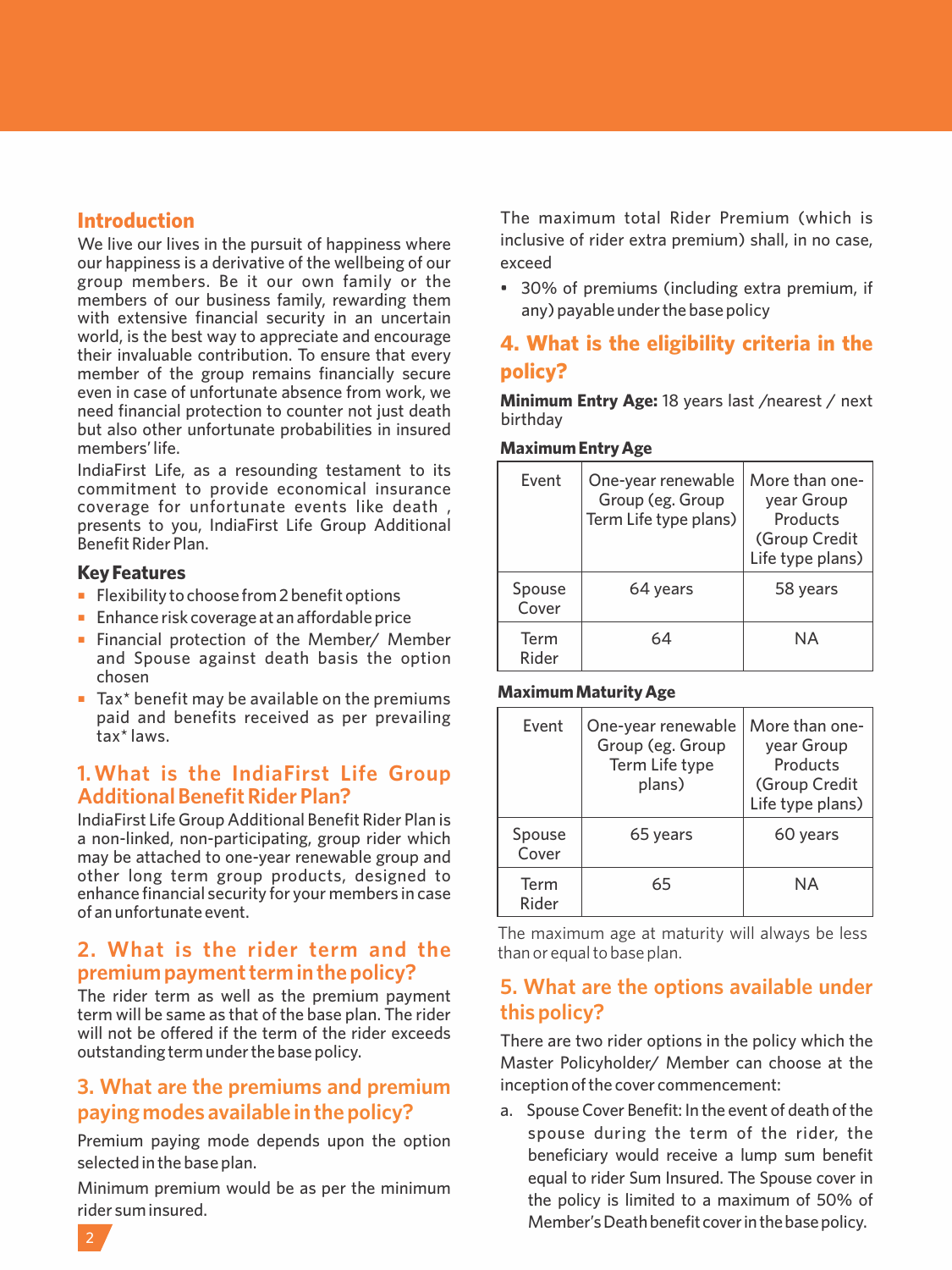b. Term Rider Benefit: In the event of the death of the member during the term of the rider, if opted, the beneficiary would receive a lump sum benefit equal to rider sum Insured. Rider Sum Insured for Term Rider cannot exceed the compulsory Death benefit cover in the base policy.

| Rider<br>Options               | Option                  | Coverage   Description                                                                                                     | Details                                                                                                                                                                                                                                                                                                                                                        |
|--------------------------------|-------------------------|----------------------------------------------------------------------------------------------------------------------------|----------------------------------------------------------------------------------------------------------------------------------------------------------------------------------------------------------------------------------------------------------------------------------------------------------------------------------------------------------------|
| Additional<br>Benefit<br>Rider | Cover<br><b>Benefit</b> | Group Spouse 100% Rider<br>Sum Insured<br>paid out on<br>the death of<br>the spouse<br>during the<br>term of the<br>policy | In the event of<br>death of the<br>spouse during<br>the term of the<br>rider, the<br>beneficiary<br>would receive a<br>lump sum benefit<br>equal to rider<br>Sum Insured<br>Spouse cover is<br>limited to a<br>maximum of<br>50 %<br>$\Omega$<br>f<br>Member's<br>Death cover                                                                                  |
|                                | Rider<br><b>Benefit</b> | T e r ml100% Rider<br>S<br>u<br>m<br>Insured<br>paid out<br>Dе<br>ath<br>the<br>during<br>term<br>o f<br>policy            | This option<br>provides a lump<br>sum benefit<br>equal to rider<br>Sum Insured in<br>the event of the<br>death of the<br>member during<br>the term of the<br>rider. The rider<br>terminates<br>once the full<br>amount is paid<br>to the beneficiary.<br>Term Rider<br>benefit is not<br>applicable under<br>IndiaFirst Life<br>Group Credit<br>Life Plus Plan |

Note: For transgender lives, if any, male rates will be applicable

You as a Master policyholder can choose any one or both of the above options.

# **6. What is the sum insured in this policy?**

The sum insured in the policy will be as decided by you or your member as per the need. However, the minimum sum insured would be the base plan's minimum sum insured or Rs. 5000, whichever is lower of the two.

|            | Rider Option   Maximum per Life                                               |  |
|------------|-------------------------------------------------------------------------------|--|
|            | Spouse Cover Rider attached with IndiaFirst<br>Group Term Life Plan: $1 Cr^*$ |  |
|            | Rider attached with IndiaFirst Life<br>Group Credit Life Plus Plan: 2 Cr*     |  |
| Term Rider | Base Life cover subject to Board<br>approved underwriting policy              |  |

## **Note:**

- \*Spouse cover is limited to a maximum of 50% of Member's Death cover under Base plan subject to Board approved underwriting policy.
- Term Rider benefit is limited to a maximum of 100% of Base Life cover
- Currently, Rider with term and spouse cover will be attached to IndiaFirst Group Term Plan(143N006V05)
- Rider with spouse cover will be attached to India First Life Group Credit Life Plus Plan(143N036V01)
- Term Rider is not applicable under IndiaFirst Life Group Credit Life Plus Plan

# **7. Wha t a re the non-forfe iture conditions?**

If the base policy lapses, then rider benefit will cease. The rider benefit will terminate upon the happening of the first of the following events:

- On the date of receipt of free-look cancelation request by member/Master Policyholder
- On payment of rider Sum Insured against a valid claim
- On the date of intimation of repudiation of the claim made by member in accordance with the provisions of the rider
- On non-payment of due Limited/ Regular premium for base policy/ rider, within the grace period as applicable
- On the expiry of the Revival Period for Member
- On the expiry of rider term for Member/Master Policyholder
- On the maturity of the base policy or the date on which the base policy is surrendered or terminated by Member/Master Policyholder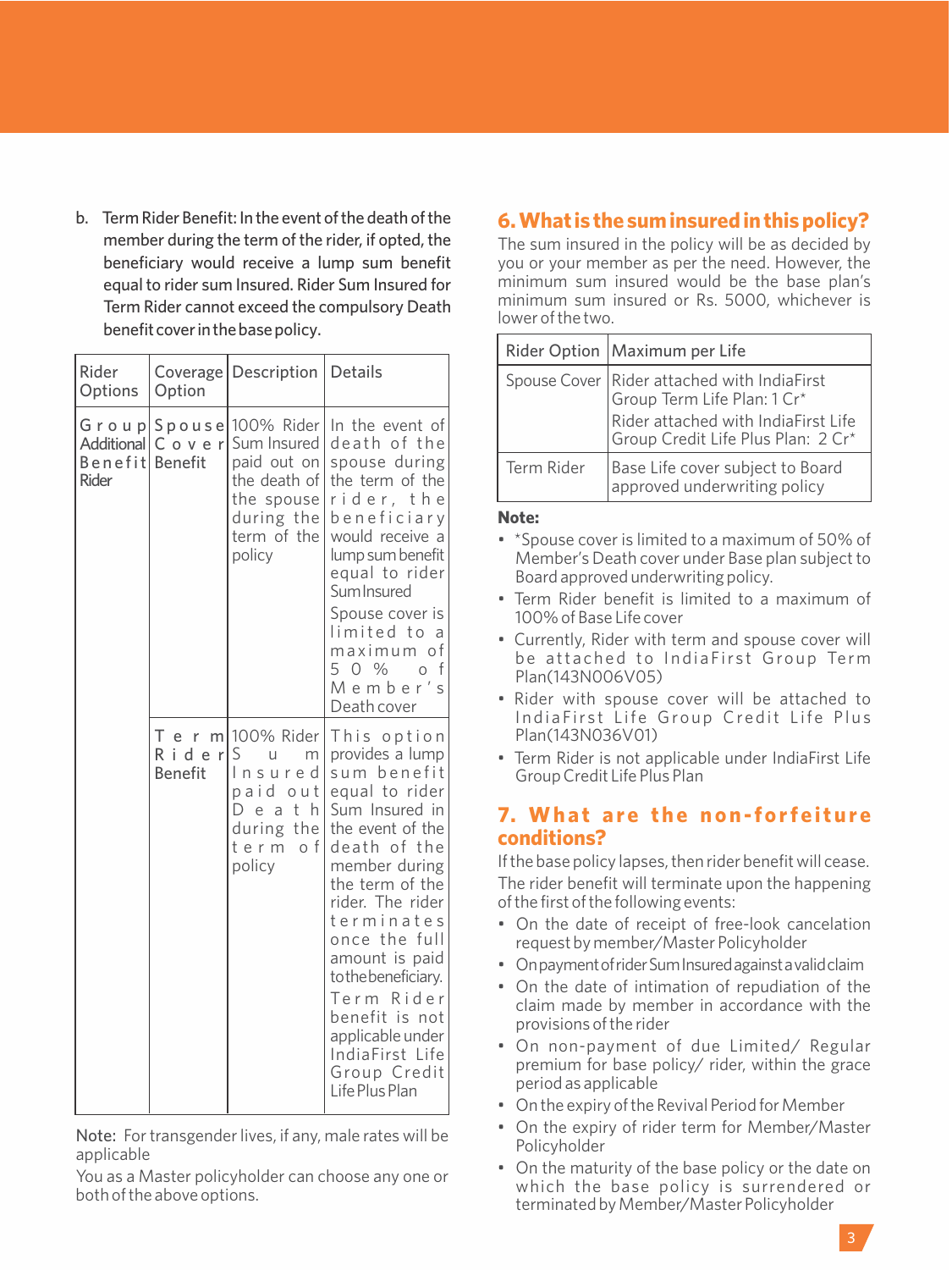- On the expiry of Policy Term of the base policy. At the time of rider attachment to the base policy, rider term/PPT would be aligned to the outstanding term/PPT of the base policy.
- On receipt of written request for cancelation/ surrender of this rider, effective from the next Rider Premium due date, provided no surrender/termination value has been paid
- On cancelation/termination of this rider on grounds of misrepresentation, fraud or nondisclosure by Member/Master Policyholder as per section 45 of Insurance Act (1938) as amended from time to time

# **8. What do you receive at the end of the policy term?**

There is no maturity benefit payable under this policy.

# **9. What are the tax benefits in this policy?**

Tax\*\* benefits may be available on premiums paid and benefits receivable as per prevailing Income Tax Laws. These are subject to change from time to time as per the Government Tax\*\* laws. Please consult your tax consultant before investing.

# **10. Can I surrender this rider policy?**

Yes, you have the flexibility to surrender this policy anytime during the rider policy term.

Surrender value is applicable for single Premium option and termination value is applicable for limited Premium option.

There is no surrender / termination value under regular premium option.

The surrender / termination value is calculated as -

Under Yearly Renewable plans there is no surrender value. Under Long Term:

• Single Premium: Surrender value is acquired immediately.

The surrender value for Single Premium in respect of an individual member or master policy holder will be calculated as below:

50% X Single Premium X { 1 – M / P }

Where  $M =$  Elapsed months since inception  $\& P =$ Cover term in month

• Limited Premium: Termination/Surrender value is acquired immediately.

The termination/surrender value for Limited Premium in respect of an individual member will be calculated as below:

50% X Premiums Paid X { 1 – M / P }X ( Premiums Paid/ Total Premiums payable under the policy

Where  $M =$  Elapsed months since inception & P = Cover term in month

# **11. Can I get a loan in this policy?**

No, loan is not allowed in this policy.

# **2. What happens in case the Master Policyholder has collected the premium from the member and has not remitted the same to us?**

In case, the Master Policyholder(MPH) has collected the premium from the member before the completion of grace period and has not remitted the same to us (due to any reason), we will continue to provide coverage to that member if the member can prove that he/she had paid the premium and secured a proper receipt leading the member to believe that he/she was duly insured.

# **13.Whatifyoumisspayingyourpremiums?**

In the event of non-payment of premium due under the policy within the grace period the policy will lapse, and no benefit is payable. The cover will cease, and no further benefits will be payable in case of a lapsed policy.

## **What are your options to revive the policy?**

The Revival period shall be a period of five years starting from the last premium due date. You can revive your policy within a Revival Period along with the base plan from the date of first unpaid premium subject to applicable Board approved underwriting. There is no revival charge or penal interest/Late fees on revival. If rider has lapsed and not is revived within Revival Period or rider is opted out from base policy, then it cannot be included in the future period of the policy.Onrevival,ifallowed,alldueunpaidpremiumwillbe collected without any interest/Late fees and cover continues subject to Board approved underwriting policy.

## **Are there any constraints to revive your policy?**

Yes. You can revive your policy as long as you do it within Revival Period as per base policy years from the due date of the first unpaid premium but before the maturity date. The revival is subject to satisfactory medical and financial requirements raised by the Insurer. The medical cost, if anytobebornebyyou.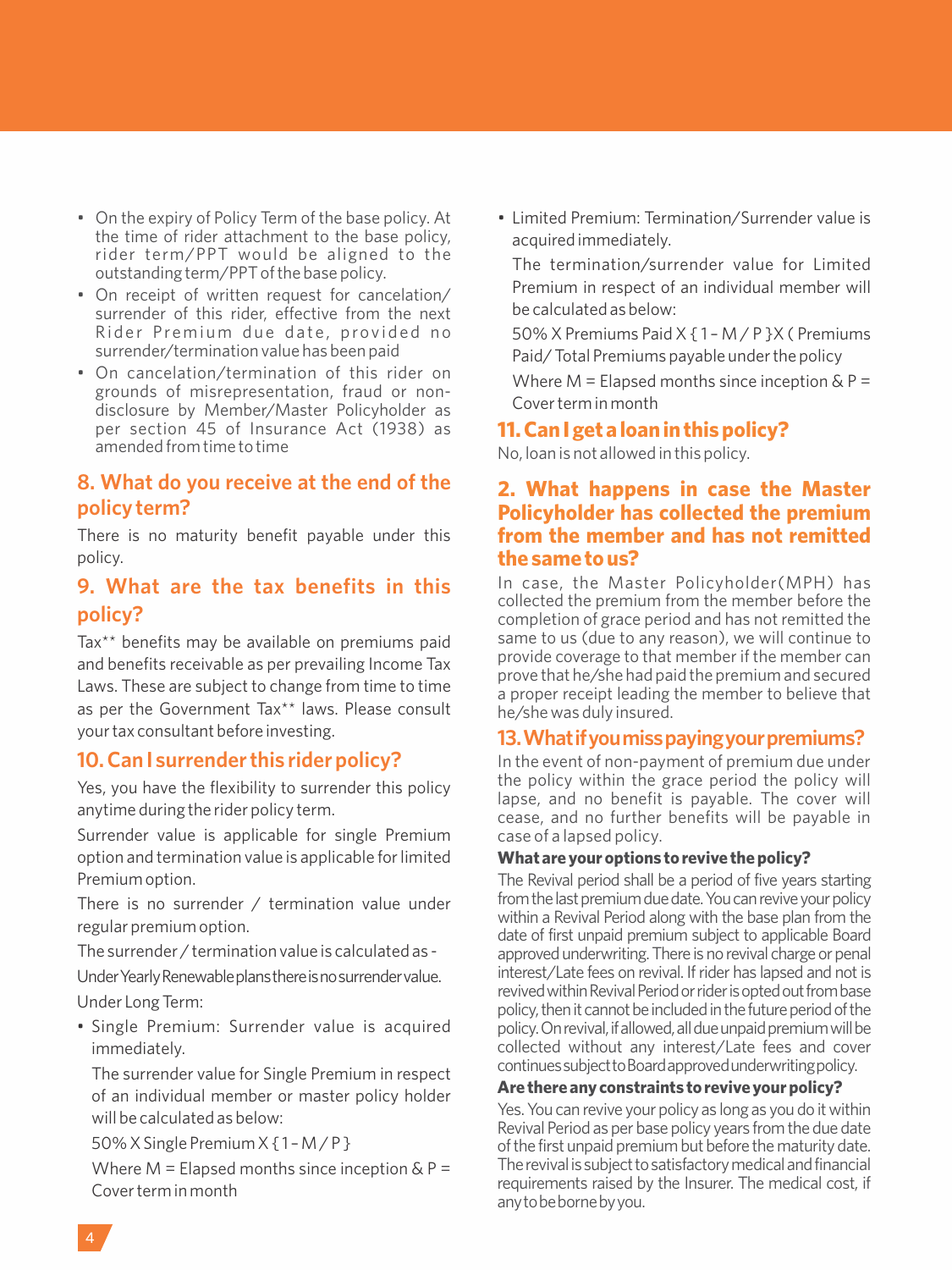# **14. Is there a grace period for missed premiums?**

Grace period will be same as per the base policy and means the specified period of time immediately following the premium due date during which a payment can be made to renew or continue a policy in force without loss of continuity benefits such as waiting periods and coverage of pre-existing diseases. If a valid claim has occurred during grace period, then rider Sum Assured will be paid after deducting due premium. Grace period terms and conditions will be applicable under Regular/ Limited premium payment options

# **15. What is the Free Look Period available in your policy?**

Yes, you can return your policy within the Free Look period;

In case you do not agree to the any policy terms and conditions, you have the option of returning the policy to us stating the reasons thereof, within 15 days from the date of receipt of the policy. The freelook period for policies purchased through distance marketing or electronic mode will be 30 days.

## **Do you get any refund when you return your policy?**

Yes. We will refund an amount equal to the –

## Premium paid

Less: i. Pro-rata risk premium (if any) for the time the policy was in force

Less ii. Any stamp duty paid

Less iii. Expenses incurred on medical examination, if any

# **16. What are the conditions in which the benefits of this policy will not be paid?**

## **Suicide Exclusion**

In case of death due to suicide within 12 months from the date of commencement of risk under the policy or from the date of revival of the policy, as applicable, the nominee or beneficiary of the policyholder shall be entitled to at least 80% of the total premiums paid till the date of death or the surrender value available as on the date of death whichever is higher, provided the policy is in force..

## **17. Nomination**

Allowed as per the provisions of Section 39 of the Insurance Act, 1938 as amended from time to time. For more details on the nomination, please refer to our website www.indiafirstlife.com

# **18. Assignment**

Allowed as per the provisions of Section 38 of the Insurance Act, 1938 as amended from time to time. For more details on the assignment, please refer to our website www.indiafirstlife.com

**19. You are prohibited from accepting rebate in any form** Prohibition of Rebate: Section 41 of the Insurance Act, 1938, as amended from time to time, states

- 1) No person shall allow or offer to allow, either directly or indirectly, as an inducement to any person, to take or renew or continue an insurance in respect of any kind of risk relating to lives or property in India, any rebate of the whole or part of the commission payable or any rebate of the premium shown on the Policy, nor shall any person taking out or renewing or continuing a Policy accept any rebate, except such rebate as may be allowed in accordance with the published prospectuses or tables of the insurer.
- 2) Any person making default in complying with the provisions of this section shall be liable for a penalty which may extend to ten lakh rupees.

# **20. What happens in case of submission ofinformationwhichisfalseorincorrect?**

Fraud/ Misstatement would be dealt with in accordance with provisions of Section 45 of the Insurance Act 1938, as amended from time to time.

Section 45 of the Insurance Act 1938, as amended from time to time states

- 1) No policy of life insurance shall be called in question on any ground whatsoever after the expiry of three years from the date of the policy, i.e., from the date of issuance of the policy or the date of commencement of risk or the date of revival of the policy or the date of the rider to the policy, whichever is later.
- 2) A policy of life insurance may be called in question at any time within three years from the date of issuance of the policy or the date of commencement of risk or the date of revival of the policy or the date of the rider to the policy, whichever is later, on the ground of fraud: Provided that the insurer shall have to communicate in writing to the insured or the legal representatives or nominees or assignees of the insured the grounds and materials on which such decision is based.
- 3) Notwithstanding anything contained in subsection (2), no insurer shall repudiate a life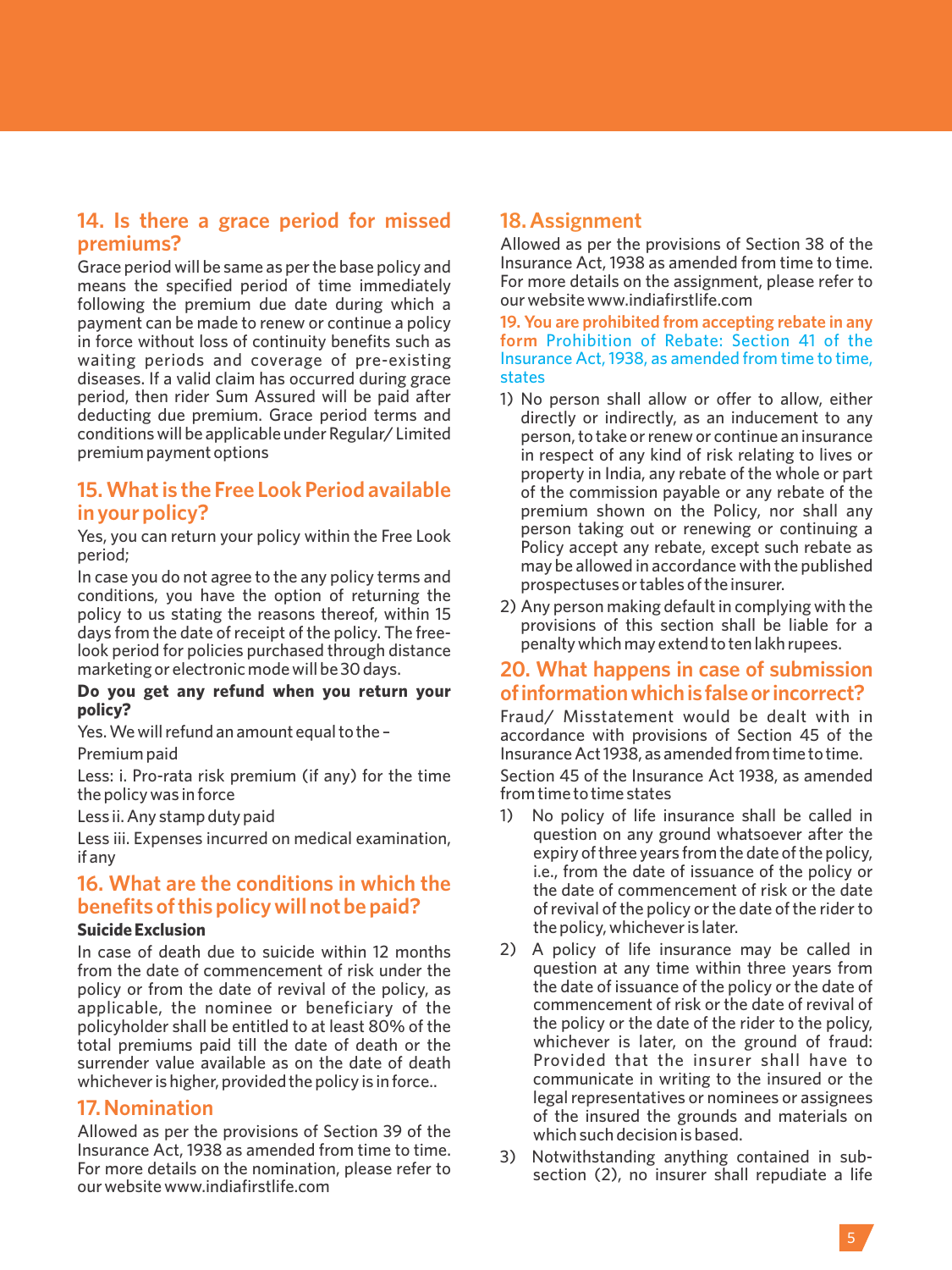insurance policy on the ground of fraud if the insured can prove that the mis-statement of or suppression of a material fact was true to the best of his knowledge and belief or that there was no deliberate intention to suppress the fact or that such mis-statement of or suppression of a material fact are within the knowledge of the insurer: Provided that in case of fraud, the onus of disproving lies upon the beneficiaries, in case the policyholder is not alive.

4) A policy of life insurance may be called in question at any time within three years from the date of issuance of the policy or the date of commencement of risk or the date of revival of the policy or the date of the rider to the policy, whichever is later, on the ground that any statement of or suppression of a fact material to the expectancy of the life of the insured was incorrectly made in the proposal or other document on the basis of which the policy was issued or revived or rider issued: Provided that the insurer shall have to communicate in writing to the insured or the legal representatives or nominees or assignees of the insured the grounds and materials on which such decision to repudiate the policy of life insurance is based: Provided further that in case of repudiation of the policy on the ground of misstatement or suppression of a material fact, and not on the ground of fraud, the premiums collected on the policy till the date of repudiation shall be paid to the insured or the legal representatives or nominees or assignees of the insured within a period of ninety days from the date of such repudiation.

5) Nothing in this section shall prevent the insurer from calling for proof of age at any time if he is entitled to do so, and no policy shall be deemed to be called in question merely because the terms of the policy are adjusted on subsequent proof that the age of the Life Insured was incorrectly stated in the proposal.

## **21. About IndiaFirst Life Insurance**

We've had Bank of Baroda, Andhra Bank (now, Union Bank of India) and Legal & General as our founding partners. After journeying with us through our years of growth, Legal & General sold its stake in Feb 2019 to Carmel Point Investments India Private Limited, a body corporate incorporated under the laws of Mauritius and owned by private equity funds managed by Warburg Pincus LLC. This is the first deal wherein a private equity fund has taken an interest in a life insurance company. Our shareholding pattern of the company now stands at: Bank of Baroda – 44.00%, Union Bank of India – 30.00%, and Carmel Point Investments India Private Limited – 26.00%.